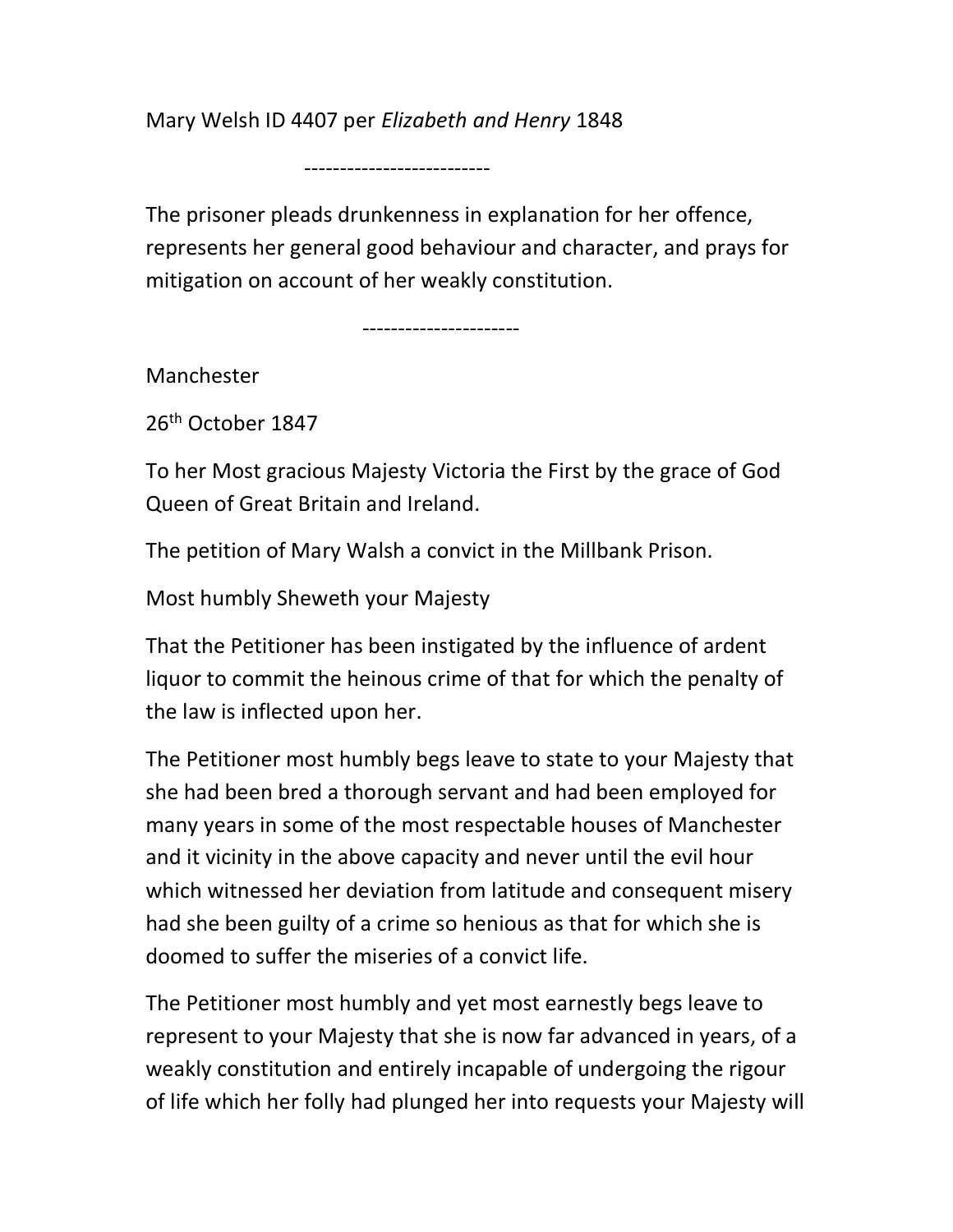be kindly and graciously pleased to consider her situation and order her sentence to be transmitted from transportation to imprisonment for a few years in any of the prisons in England and may be whose dominion is supreme over the whole creation preserve to thee and they prosperity for ever the undisputed lights of this great empire with all its rich and mull | ]ous colonies may all the Monarchs of the world behold in thee the brightest and purest example of virtue of benignity and charity. May the visitation of the Almighty on thy people be speedily [ ] and plenty flow to all the nation for thy sake is the prayer of your Majesty.

Your most obedient and humble supplicant

Mary Walsh

-------------------------

To the Right Honourable Sir George Grey Chief Secretary of State for the Home Department

26th October 1847

Right Honourable Sir,

The Petition of Mary Walsh a convict in Her Majesty's Prison at Millbank

Most Humbly Sheweth

That she has been induced while in a state of obesity to commit the heinous crime of theft in the neighbourhood of Manchester for which the bench has pronounced the above sentence on her.

The Petitioner begs leave to state that she had been advised to solicit by letter some of her yet remaining friends at Manchester to Petition her Most Gracious Majesty in her behalf with the hope that her